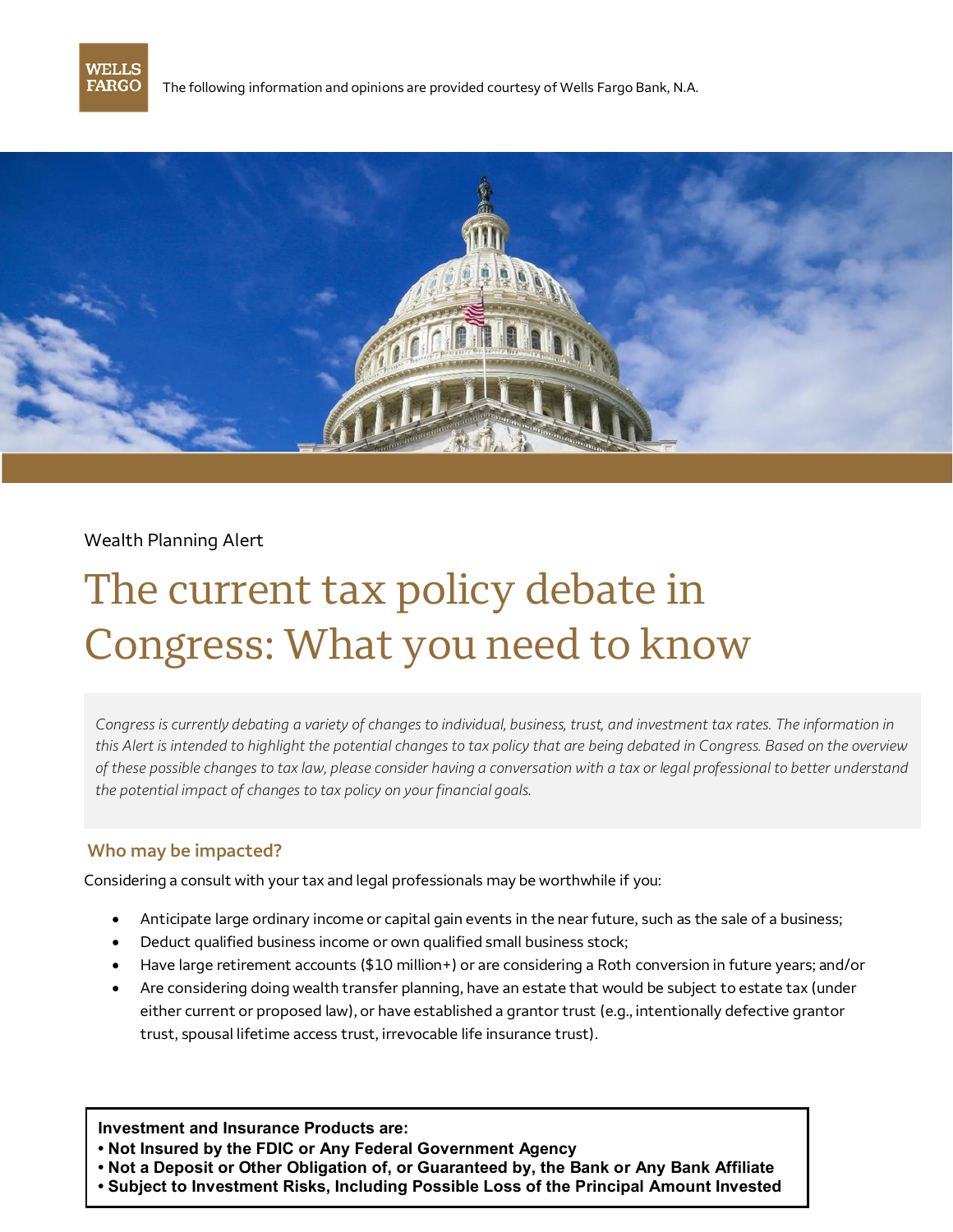# **What are potential next steps?**

Consult with your tax and legal professionals and financial advisors to:

- Understand which proposals may be relevant to your specific situation;
- Prioritize items that need immediate attention. Proposed effective dates vary, making some more urgent.
- Stay tuned on how the proposals evolve over the coming weeks and months. Some of the proposals will take effect when legislation is enacted, and the window of opportunity to take action may be limited.

## **Highlights of the House Ways & Means Committee Legislation**

Below are key highlights of the legislation released by the House Ways & Means Committee on September 13, 2021. Note, this is not a comprehensive summary. This information is intended to help you understand the key components of potential tax changes under consideration in Congress.

- **Individuals**
	- o Increase in Income Tax Rate for Top Bracket The top individual income tax bracket would have a rate increase to 39.6%; this would apply to individual taxpayers with an Adjusted Gross Income (AGI) over \$400,000, \$450,000 for joint filers (\$225,000 for married filing separate), \$425,000 for Head of Household, and \$12,500 for trusts and estates.
	- $\circ$  Increase in Capital Gains Tax Rate The long term capital gains rate for the top bracket would increase from 20% to 25%. *Effective for transactions entered into after September 13, 2021*, unless subject to a binding written contract executed prior to this date, and closing before year-end.
	- o Net Investment Income Tax Expansion Applies the 3.8% NIIT to trade or business income for individual taxpayers with an AGI greater than \$400,000 (\$500,000 for joint filers) as well as trusts and estates.
	- $\circ$  Surcharge on High Income Individuals Taxpayers with an AGI of \$5,000,000 (\$2,500,000 for married filing separate) from all sources would pay a tax of 3% on the excess income above \$5,000,000.
	- o Limitation on Deduction of Qualified Business Income The bill would provide a maximum allowable deduction of \$400,000 for individuals, \$500,000 for joint filers, \$250,000 for married filing separate, and \$10,000 for an estate or trust.
	- o Limitation on Excess Business Losses of Non-corporate Taxpayers –The limitation on excess business losses that was introduced in the American Rescue Plan would be made permanent (it was originally set to expire in 2027).

#### **Corporations & Businesses**

 $\circ$  Corporate Tax Rate – The bill would increase the top corporate tax rate to 26.5%, graduated as follows: 18% on first \$400,000 income; 21% for income between \$400,000 and \$5,000,000; 26.5% on income greater than \$5,000,000. The benefit of the graduated rates would be phased out on companies making more than \$10,000,000 (i.e., flat 26.5% rate for companies making more than \$10,000,000). Personal service practices, such as law firms and medical offices, would all be taxed at the highest rate of 26.5% regardless of income.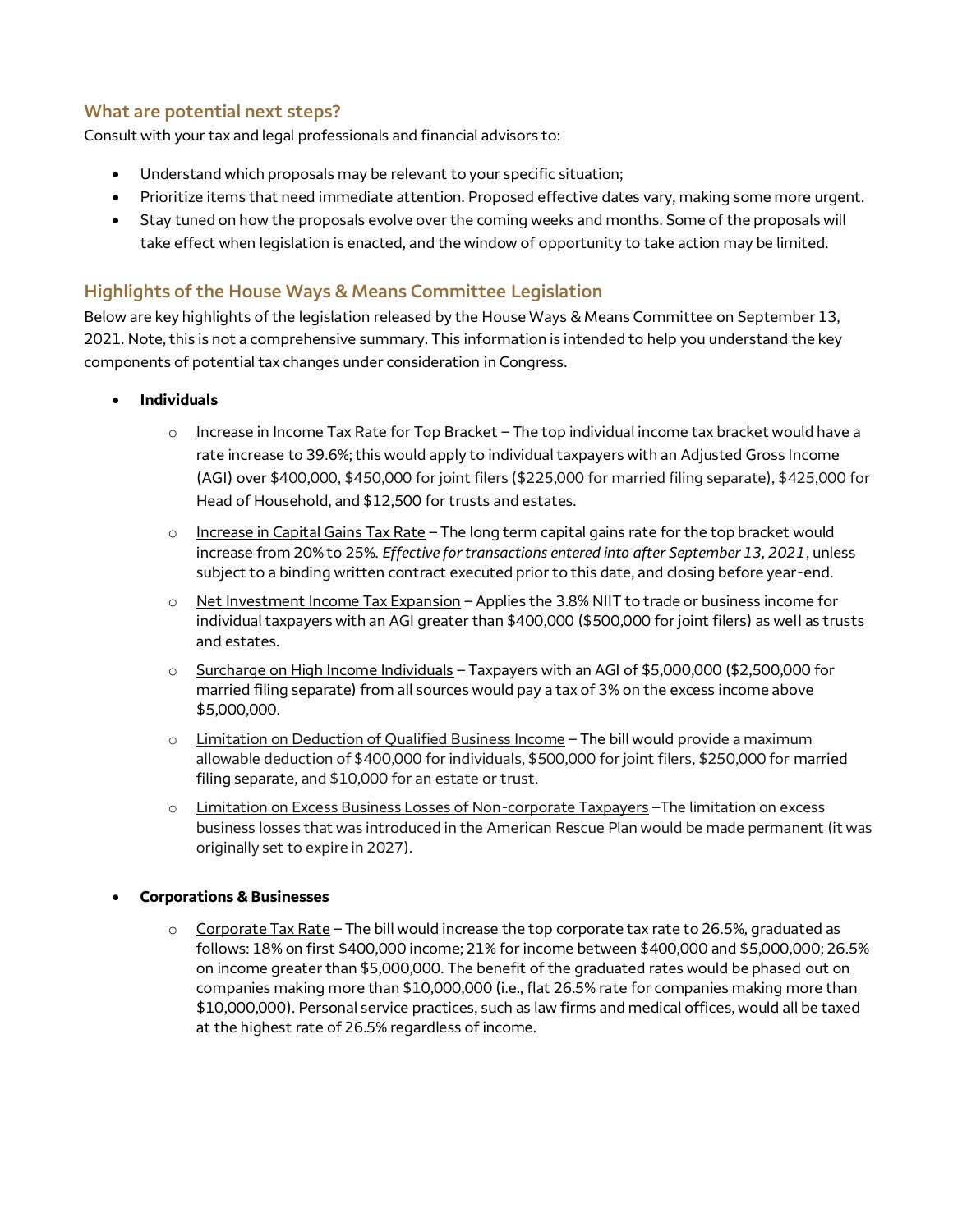- o Limitation on Deduction for Qualified Small Business Stock The House Ways and Means proposal would eliminate the 75% and 100% deduction of capital gain allowed by Section 1202 for individual taxpayers with an AGI over \$400,000 as well as trusts and estates. High income earners could still qualify for the 50% deduction. *Effective for transactions entered into after September 13, 2021*, unless subject to a binding written contract executed prior to this date, and closing before yearend.
- **Retirement** For individual taxpayers with an income greater than \$400,000 (\$450,000 for joint filers):
	- $\circ$  Limitation on IRA Contributions No further contributions to a Roth or traditional IRA would be allowed if the total value of an individual's IRA and defined contribution retirement accounts exceeds \$10,000,000 at the end of the previous tax year.
	- o Required Minimum Distribution (RMD) on Large IRAs For IRA balances greater than \$10,000,000, the bill would require an RMD equal to 50% of the amount above \$10,000,000. If the balance exceeds \$20,000,000, the RMD would be 100% of the amount in excess of \$20,000,000. This would apply to Roth IRAs, traditional IRAs and the value of all defined contribution retirement plans.
	- o Limitation on Roth Conversions The proposal would prohibit "Back Door" Roth conversions.

#### **Wealth Planning**

- $\circ$  Grantor Trust Changes The bill would change how grantor trusts are treated for estate tax purposes. Grantor trusts established after enactment would be includible in a decedent's taxable estate, sales from a grantor to a grantor trust after enactment would also be taxable, and distributions to beneficiaries would be treated as gifts.
- o Loss of Valuation Discount The proposed bill would eliminate valuation discounts for certain transfers of assets (often used to sell or gift interests in family entities) with exceptions for operating family businesses and farms. *Effective for transfers after the date of enactment*.
- o Decrease in Estate & Gift Tax Unified Credit The increase in the Unified Credit would return to the pre-Tax Cuts and Jobs Act of 2017's amount of \$5,000,000 per person, adjusted for inflation (\$5,850,000 in 2021). The existing exemption would remain in effect through the end of this year.

#### **Takeaways**

- Congress is debating changes to the tax code. The House Ways and Means Committee tax proposals are the first step in enacting sweeping changes to the tax code; however, before becoming law, the bill will need to pass the House and be reconciled with any tax law changes adopted by the Senate.
- Discuss with your advisors how proposed tax changes may impact your financial goals.

## **Disclosures**

Wells Fargo & Company and its affiliates do not provide legal or tax advice. In limited circumstances, tax advice may be provided by Wells Fargo Bank, N.A. Please consult your legal and/or tax advisors to determine how this information and any planned tax results may apply to your situation at the time your tax return is filed.

This document has been created for informational purposes only, and is subject to change without notice. Information has been obtained from sources believed to be reliable, but its accuracy and completeness are not guaranteed.